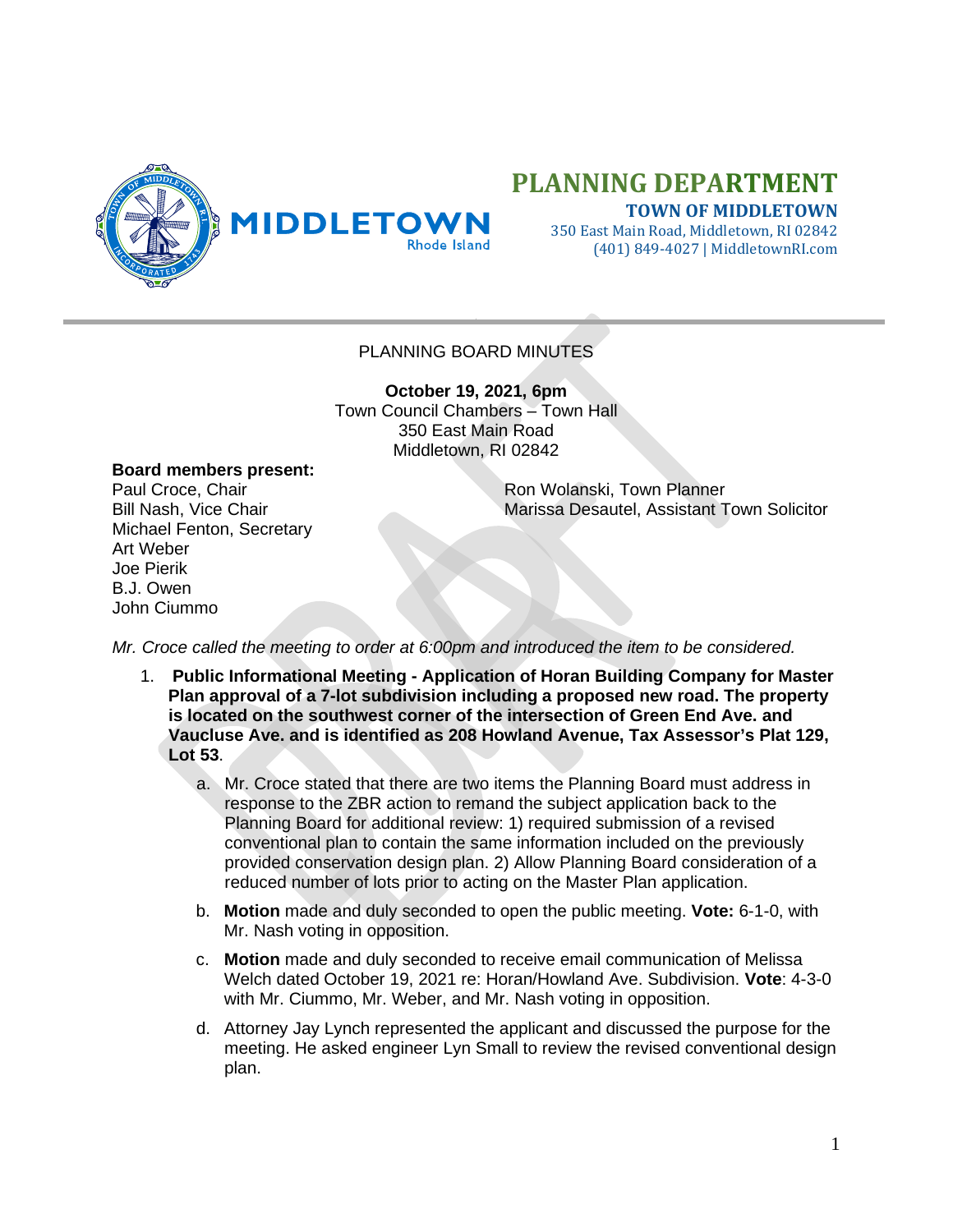- e. Ms. Small stated that the conventional design plan contains the same information as previously provided on the conservation plan. The property can support the development of seven building lots.
- f. Mr. Croce invited the objector's attorneys to address the board.
- g. Attorney Stephen McGillivray addressed the board with questions for Ms. Small regarding the calculation of developable land area, and size of proposed homes and septic systems. Ms. Small answered the questions.
- h. Mr. Croce reminded Mr. McGillivray that at Master Plan stage engineering information is not required and would not be accepted by the board.
- i. Mr. McGillivray stated that the Board will not get engineering information on the conventional design plan if the conservation pan is approved. Mr. Croce reiterated that it is not required.
- j. Mr. McGillivray asked Ms. Small about the sizing and design of proposed raingardens. Ms. Small stated that the raingardens are shown as placeholders and have not been engineered.
- k. Mr. McGillivray requested an opportunity to submit new written testimony from his engineer. Mr. Croce denied the request and again reiterated that this review is a conceptual level review. Review of engineering will occur at Preliminary Plan stage.
- l. Mr. Croce asked the applicant to address the issue of consideration of the number of lots.
- m. Mr. Lynch reviewed provisions of the town regulations and statutory language. He stated that the Preliminary Plan stage is the appropriate time to consider possible reduction in the number of proposed lots.
- n. Mr. Weber stated that the current 7-lot plan is inconsistent with the Middletown Comprehensive Community Plan. The plan designates the property for lowdensity development. The subdivision should have fewer lots.
- o. Mr. Lynch stated that the low-density designation as defined in the comprehensive plan includes R-40 zoning. The proposed plan complies with the requirements of R-40 zoning.
- p. Ms. Owen refenced language in the comprehensive plan relating to historic resource and landscapes preservation. The subject property is identified as a resource in the plan. The subdivision should have fewer lots.
- q. Mr. McGillivray stated that the number of lots can be considered at Master Plan stage. The ZBR remand specifically states that the Planning Board must consider a reduction of the number of lots. The plan must meet zoning requirements and be consistent with the comprehensive plan. He also stated that the remand indicates that the objectors should be given an opportunity to cross-examine Mr. Houle, an expert witness previously presented by the applicant.
- r. Mr. Pierik stated that he would need additional information before he could make a decision on the application.
- s. Mr. Croce invited public input.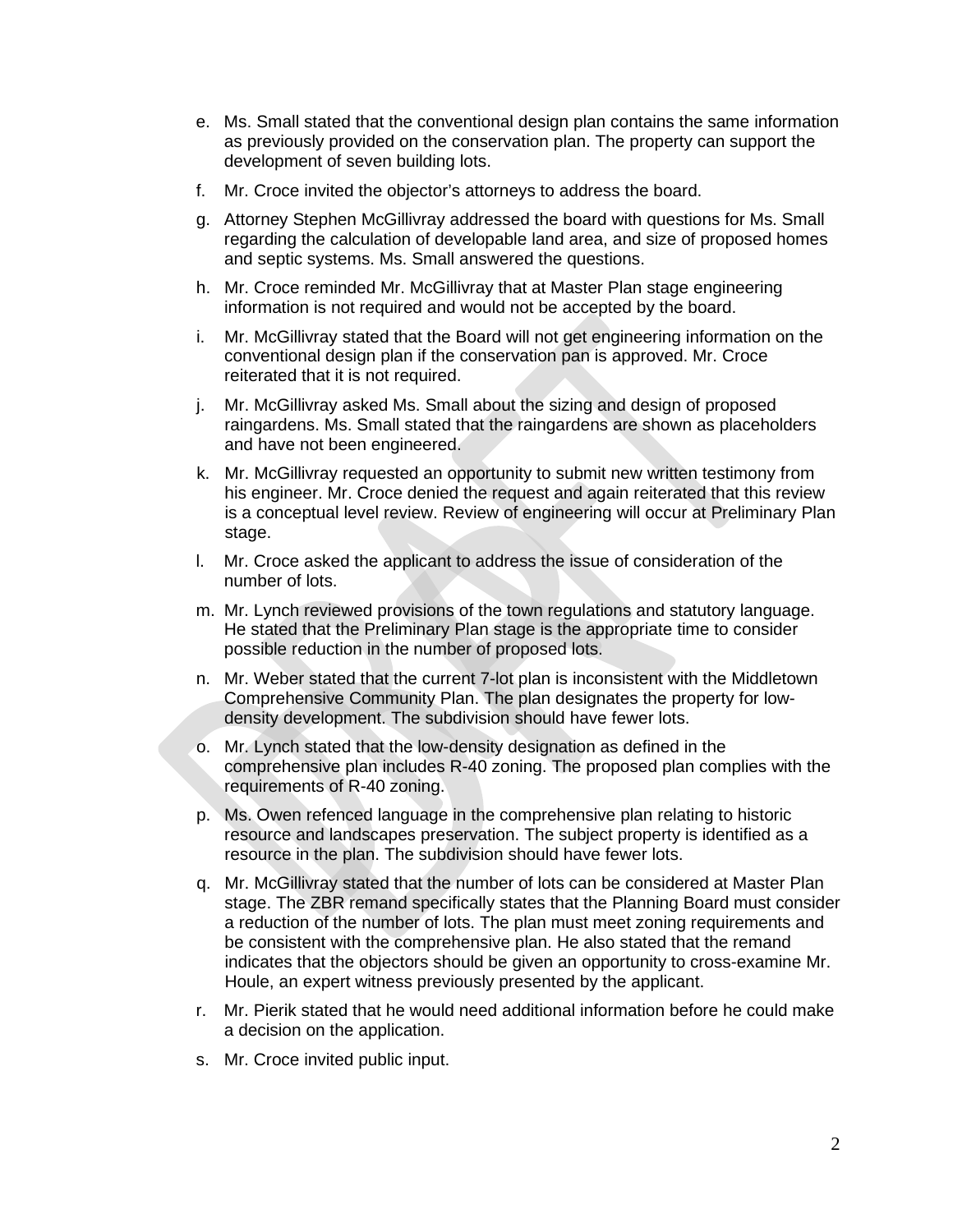- t. Dwight Sipprelle, of 165 Indian Ave., stated that the board should uphold the language of the comprehensive plan, including preservation of historic resources and landscapes. Stormwater runoff and flooding is also a concern.
- u. Meg Stiener of 133 Indian Ave., expressed concern over stormwater runoff. The number of lots should be reduced.
- v. Sandra Craig of 501 Indian Ave., stated that the board should uphold the comprehensive plan. She noted the adjacent historic district and concerns over impacts of runoff and flooding.
- w. Liz Drayton of 116 Wapping Rd. stated the rural character of the entire area should be considered. She expressed the need to preserve farm land and expressed concerns about runoff and flooding.
- x. Mark Horan, the applicant, stated that he shares the concerns that have been expressed. The land is zoned for R-40 residential development and his plan complies with town requirements. He said that his plan can cohabitate with the residents concern for historic and environmental preservation.
- y. Attorney Mathew Leys, representing abutter Robert Sylvia, stated that the language of the comprehensive plan must be considered in reviewing the project. He requested that his expert witness, land use planner Paige Bronk, be allowed to testify.
- z. Mr. Croce asked for the solicitor's advice. Ms. Desautel stated that the board has discretion to accept new testimony or not. Mr. Croce denied the request.
- aa. Attorney Girard Galvin, representing abutter Robert Amodo, requested an opportunity to introduce written expert testimony of an engineer relative to the proposed number of lots.
- bb. Mr. Lynch objected as he would not have the ability cross-examine the witness.
- cc. Ms. Desautel advised the board to not accept the written testimony. She went on to advise the board that the number of lots approved at Master Plan could be reduced at Preliminary Plan phase when more engineering information is provided. The Board is required by the ZBR remand to consider the appropriate number of lots prior to Master Plan approval.
- dd. There being no additional members of the public wishing to speak, a motion was made and duly seconded to close the public meeting. Vote: 7-0-0.
- ee. Mr. Croce called for discussion of the appropriate number of lots.
- ff. Mr. Weber suggested that three lots would be more appropriate.
- gg. Mr. Fenton recognized the concern expressed by the speakers. He supports approval of 7 lots at this stage, with the possibility that that number could be reduced once additional information is provided at the next phase.
- hh. Ms. Owen suggested that 3 or 4 lots would be more appropriate.
- ii. Mr. Nash stated that the plan complies with the town's regulations for Master Plan review at 7 lots, and will not detract from the neighborhood.
- jj. Mr. Pierik stated that he is concerned with possible inconsistencies with the comprehensive plan. The project needs to comply with town regulations.
- kk. Mr. Ciummo stated that he is concerned with the number of lots being requested.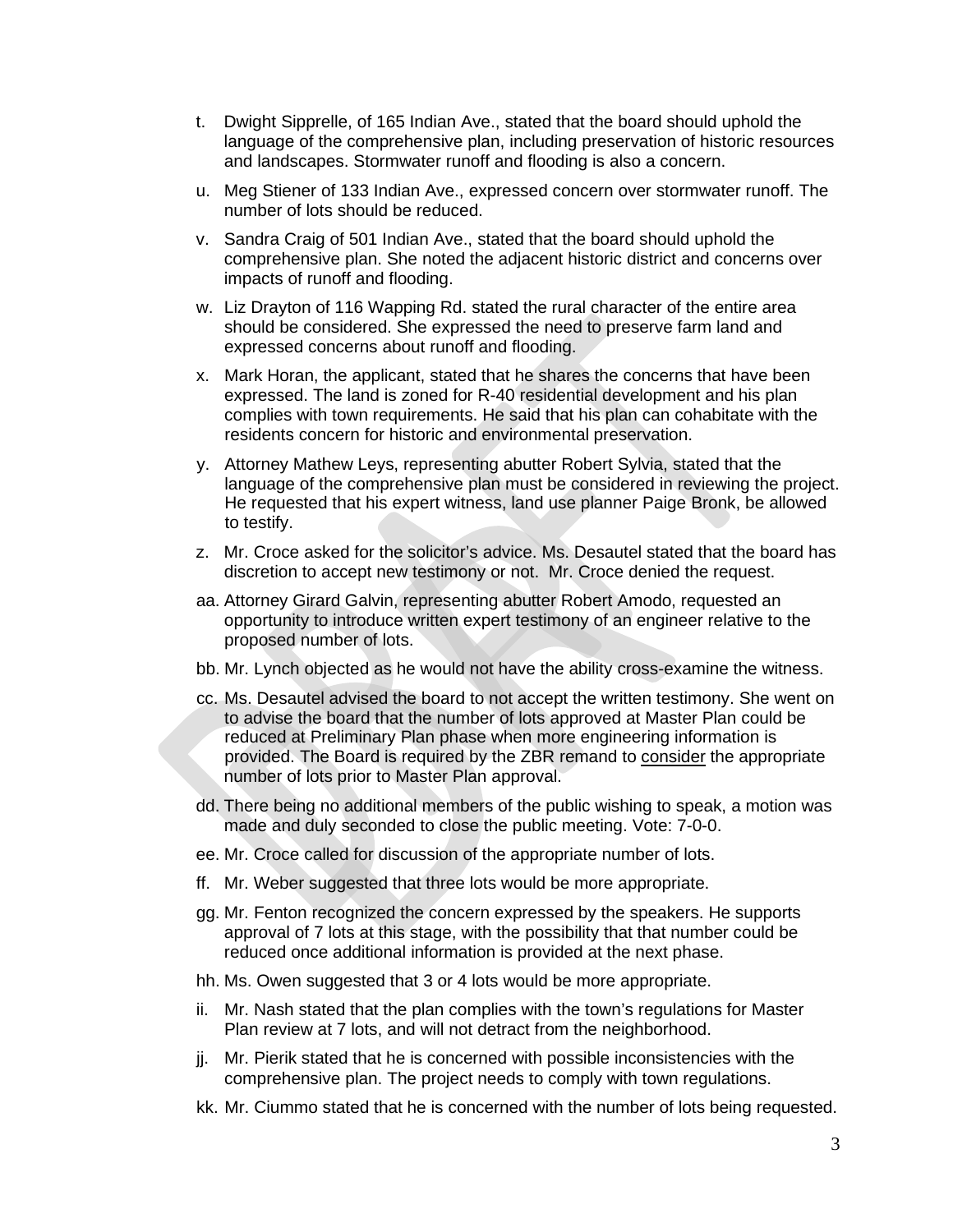- ll. Mr. Nash stated that if there is desire to deny the application, a clear rationale for the denial must be expressed.
- mm. Mr. Pierik stated that he would like more information before deciding on the appropriate number of lots.
- nn. Mr. Croce stated that the number of lots should be reduced. He is not happy with the current design, including the access to the open space. Better access should be provided. He suggested that four lots would be more appropriate.
- oo. Mr. Nash requested the rationale for the proposed reduction in the number of lots.
- pp. Mr. Weber and Ms. Owen cited the comprehensive plan language relating to historic resource preservation.
- qq. Mr. Fenton suggested that access to open space in the conservation plan for lots that don't abut it could be provided with easements over lots that do abut it.
- rr. **Motion** by Mr. Croce, seconded by Mr. Weber, to grant approval to the conservation design subdivision plan subject to the following conditions and findings:
	- i. New lots will be subject to the Town's development impact fees ordinance, Town Code Chapter 150. A note to this effect must be provided on the preliminary subdivision plan prior to approval.
	- ii. The builder is required to comply with the provisions of the town's storm water management ordinance (Chapter 153), and construction site runoff and erosion control (Chapter 151). The use of pervious paving and other methods to promote infiltration of storm runoff should be considered as means of meeting the requirements of Chapter 153. A note to this effect must be provided on the preliminary subdivision plan prior to approval.
	- iii. Based on a desire to preserve historic resources and landscapes as identified in the Middletown Comprehensive Community Plan, the subdivision shall be limited to four development lots plus an open space parcel(s) meeting the requirements of the Middletown Zoning Ordinance and the Middletown Rules and Regulations Regarding the Subdivision and Development of Land. The Preliminary Plan design shall include two lots on each side of the proposed street. Adequate access to the open space parcel(s) shall be provided for the residents of the subdivision, with such access subject to the approval of the Planning Board prior to Preliminary Plan approval.

## Findings made:

- 1. The proposed development is consistent with the comprehensive community plan and/or has satisfactorily addressed the issues where there may be inconsistencies.
- 2. The proposed development is in compliance with the standards and provisions of the Town zoning ordinance.
- 3. There will be no significant negative environmental impacts from the proposed development.